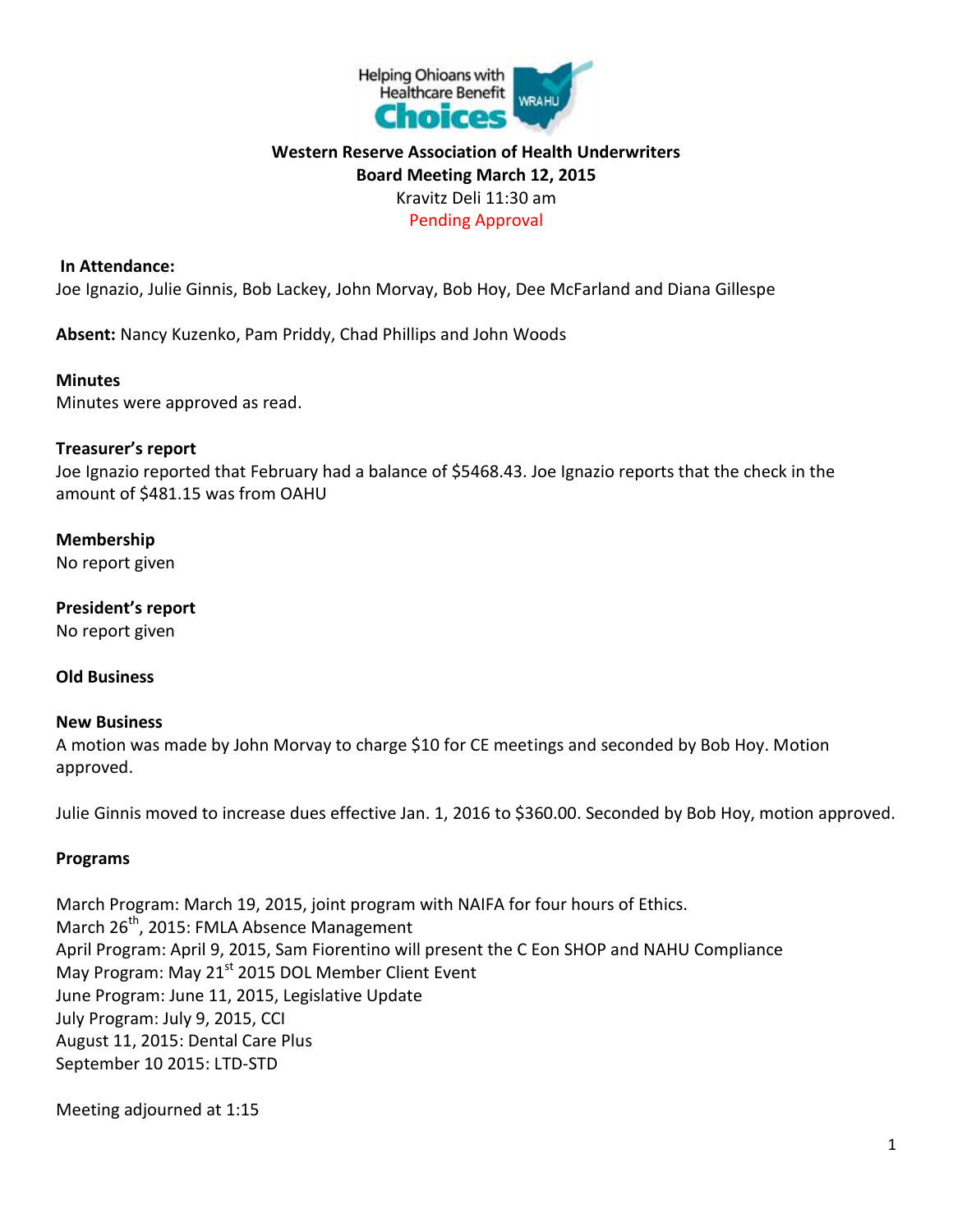

Date 2/27/15<br>Account Number<br>Enclosures

Page 1<br>21614377

 $\cdot$ 

WESTERN RESERVE ASSOCIATION OF HEALTH<br>UNDERWRITERS<br>P O BOX 14419<br>POLAND OH 44514

NEW! ATM and POS Limits:<br>(ATM) Changing from \$200 to \$500; (Point of Sale) Changing from \$500 to \$2,000;<br>(Custom Limits) Adjustments made; (Second Chance and Business Debit) No Change.

| <b>A G G G G G D U B V B N B B</b><br>Account Number<br>21614377                                                                                           | STUTIMENTA REFERS<br>[vpe of Account<br><b>BUSINESS CHECKING</b> | Current Balance<br>5,468.43                                                                                                                                                                                                                                              | <b>Enclosures</b>                       |
|------------------------------------------------------------------------------------------------------------------------------------------------------------|------------------------------------------------------------------|--------------------------------------------------------------------------------------------------------------------------------------------------------------------------------------------------------------------------------------------------------------------------|-----------------------------------------|
| <b>CHECKING ACCOUNTS</b>                                                                                                                                   |                                                                  |                                                                                                                                                                                                                                                                          |                                         |
| Account Title:                                                                                                                                             | <b>UNDERWRITERS</b>                                              | WESTERN RESERVE ASSOCIATION OF HEALTH                                                                                                                                                                                                                                    |                                         |
|                                                                                                                                                            |                                                                  | For your added security, foreign transactions will not be processed. If you<br>will be traveling to a foreign country, including Canada, please call the ATM<br>Dept. and we will flag your card to process foreign transactions during your<br>time out of the country. |                                         |
| <b>BUSINESS CHECKING</b><br>Account Number<br>Previous Balance<br>2 Deposits/Credits<br>Checks/Debits<br>Service Charge<br>Interest Paid<br>Ending Balance | 21614377<br>5,246.95<br>221.48<br>.00<br>.00<br>.00<br>5,468.43  | Number of Enclosures<br>Statement Dates 2/02/15 thru<br>Days in the statement period<br>Average Ledger<br>Average Collected                                                                                                                                              | $3/01/15$<br>28<br>5,406.42<br>5,406.42 |

|      | <b>TOTAL CREDITS AND DEBITS</b>        |        |  |
|------|----------------------------------------|--------|--|
| Date | Description                            | Amouni |  |
| 2/03 | <b>NAHU</b><br>AUTODRAFT<br><b>PPD</b> | 145.74 |  |
| 2/23 | <b>NAHU</b><br><b>AUTODRAFT</b><br>PPD | 75.74  |  |